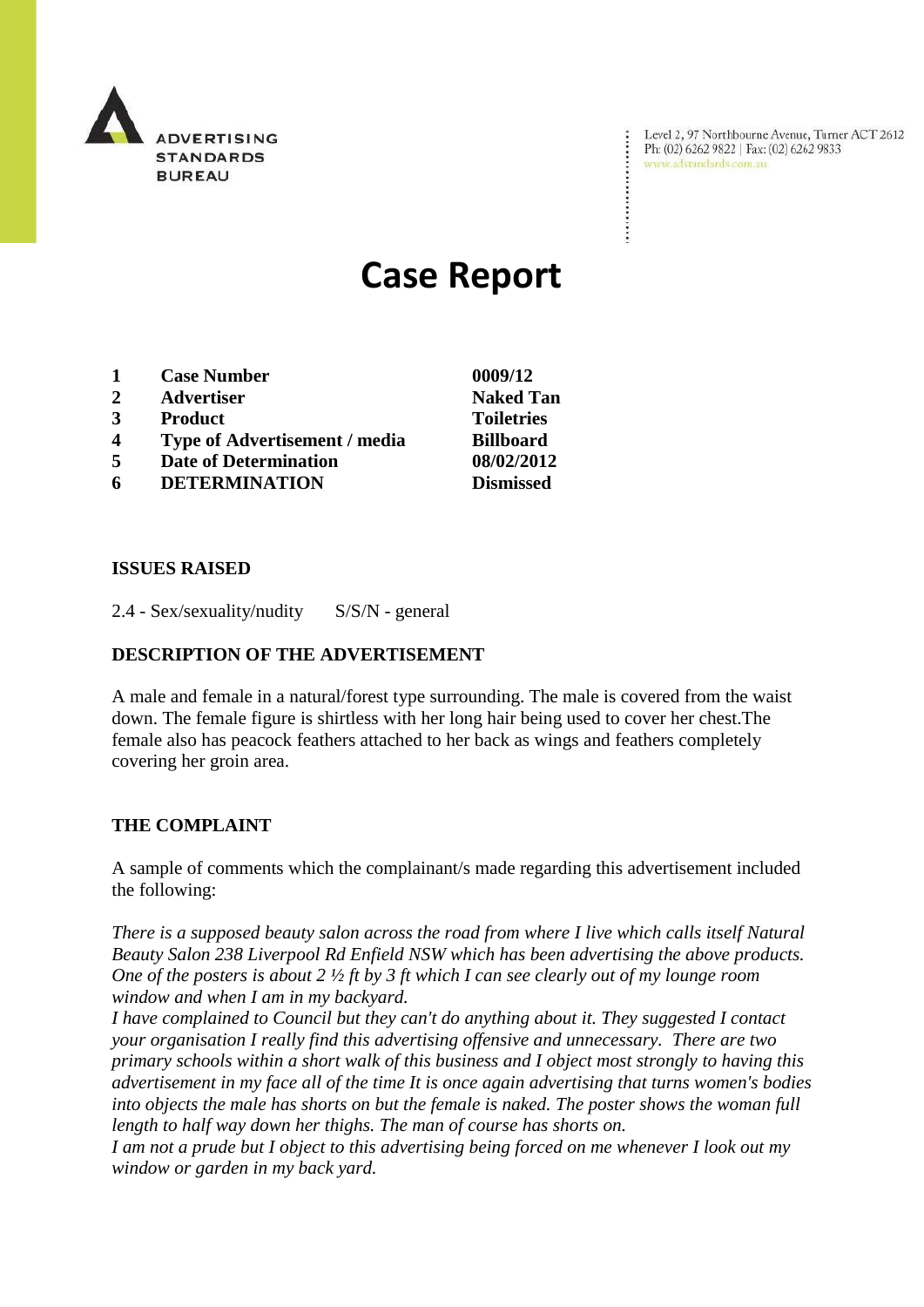### **THE ADVERTISER'S RESPONSE**

Comments which the advertiser made in response to the complainant/s regarding this advertisement include the following:

*We confirm that your correspondence advised our client to provide comprehensive comments*  in relation to the complaint, taking into account the need to address all aspects of section 2 of *the advertising codes for the Board to consider.*

*We confirm our office has reviewed the issues raised under Section 2 of the AANA Advertisers Code of Ethics. In order to address all relevant advertising codes, we will specify which specific subsections are applicable to our client's circumstances.*

*We understand that Section 2 of the Code incotporates:*

*• AANA Code for Advertising and Marketing Communications to Children*

*• AANA Food and Beverages Marketing and Communications Code*

*We understand that the complaint raised the issue that there are two primary schools within a short walking distance of our clients business.*

*The complaint also notes that section 2.4 is the issue raised.*

*The Advertising and Marketing Communications to Children requirements are noted in the AANA Code as "having regard to the theme, visuals and language used, and directed primarily to Children and are for product".*

*We strongly militate that our client's advertisement and product is not directed to Children and further is not a food or beverage, therefore we consider that we are not required to address issues raised under the AANA Code for Advertising and Marketing Communications to Children and the AANA Food and Beverages Marketing and Communications Code. Section 2 of the Advertisers Code of Ethics includes:*

*2.1- Advertising or Marketing Communications shall not portray people or depict material in a way which discriminates against or vilifies a person or section of the community on account of race, ethnicity, nationality, sex, age, sexual preference, religion, disability or political belief. This subsection will be addressed in detail within this letter.*

*2.2 - Advertising or Marketing Communications shall not present or portray violence unless it is justifiable in the context of the product or service advertised.*

*This subsection is not applicable to our clients advertisement as it does not present or portray violence.*

*2.3 - Advertising or Marketing Communications shaD treat sex, sexuality and nudity with sensitivity to the relevant audience and, where appropriate, the*

*relevant programme time zone. This subsection will be addressed in detail within this letter. 2.4 - Advertising or Marketing Communications to Children shall comply with the AANA's Code of Advertising & Marketing Communications to Children and*

*section 2.6 of this Code shaD not apply to advertisements to which AANA's Code of Advertising & Marketing Communications to Children applies.*

*This subsection is not applicable to our client's advertisements as it was earlier noted that neither the product nor the advertisement are directed to Children.*

*2.5 - Advertising or Marketing Communications shaD only use language which is appropriate in the circumstances and strong or obscene language shall be*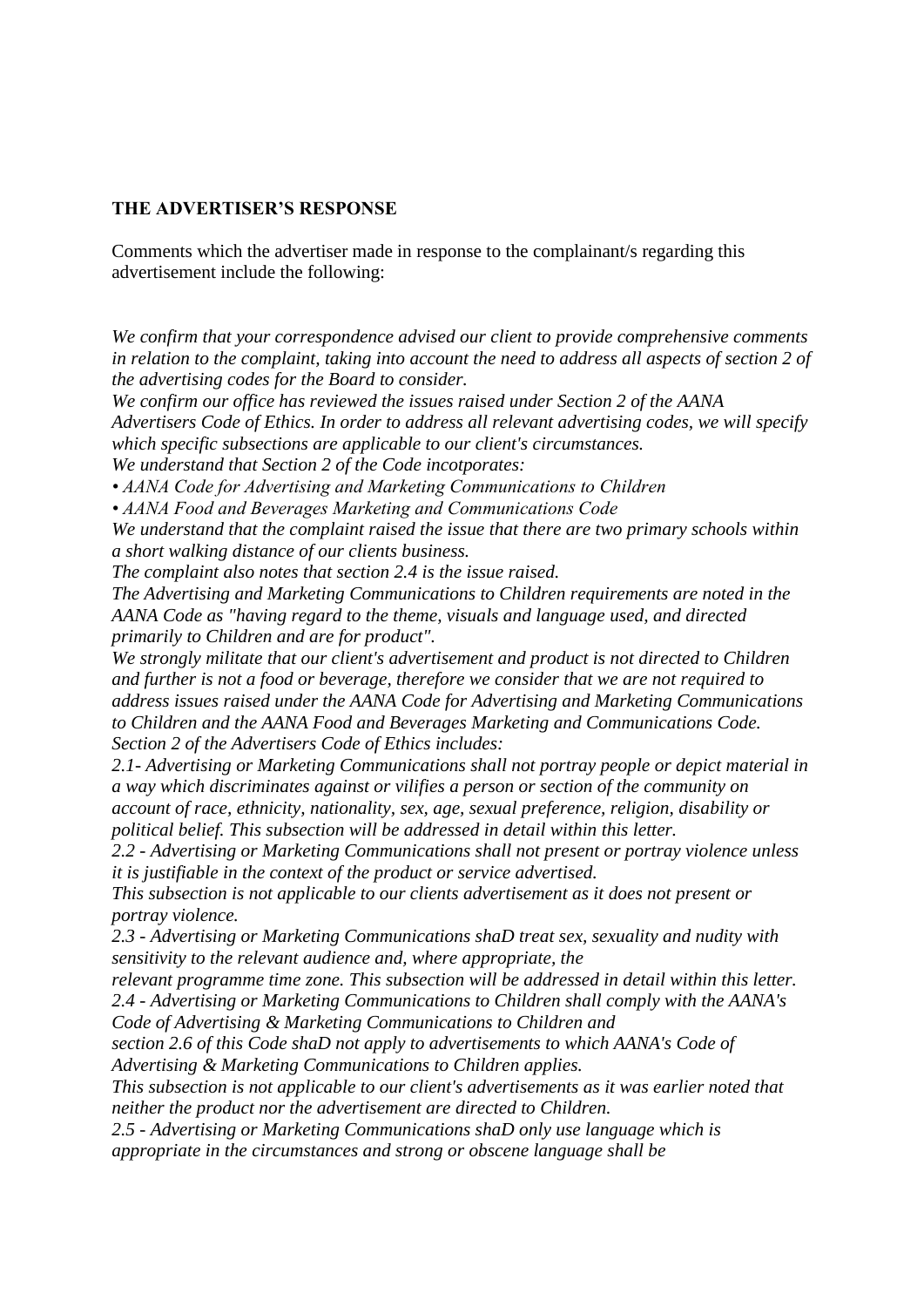*avoided This subsection is not applicable to our client's advertisement as the advertisement does not use language which is inappropriate or obscene. It should be noted that the word 'Naked' is part of the product's name, and in turn, in the context of the name of the product the word cannot be constlUed to be offensive or obscene.*

*2.6 - Advertising or Marketing Communications shall not depict material contrary to Prevailing Community Standards on health and safety.*

*This subsection is not applicable as our client's advertisement does not depict any material contrary to prevailing cotnlnunity standards on health and safety. The models in the advertisements appear as fit and healthy and there are no suggestions in the advertisements that all men and women should look like that.*

*2.7 - Advertising or Marketing Communications for motor vehicles shall comply with the Federal Chamber of Automotive Industries Code of Practice relating to Advertising for Motor Vehicles and section 2.6 of this Code shll not apply to advertising or marketing communications to which the Federal Chamber of Automotive Industries Code of Practice applies.*

*This subsection is not applicable to our client's advertisement as it does not advertise motor vehicles.*

*2.8 - Advertising or Marketing Communications for food or beverage products shall comply with the AANA Food & Beverages Advertising & Marketing Communications.*

*This subsection is not applicable to our client's advertisement as it does not advertise food or beverage products. We therefore submit that only subsections 2.1 and 2.3 need to be addressed in detail.*

*In addressing the above subsections, our office has referred to "Determination summary; Portrayal of gender in advertising; Interpretation guide" (herein referred to as "the guide") released by the Bureau in November 2011.*

*Further we have also consider the AANA code of ethics along with recent case reports handed down by the Bureau in relation to complaints of a similar nature. Relevant sections of the Code of Ethics*

*Section 2.1 Advertising or Marketing Communication shall not portray people or depict material in a way which discriminates against or vilifies a person or section of the community on account of race, ethnicity, nationality, sex, age, sexual preference, religion, disability or political belief.*

*The complaint*

*The complaint raises issues relevant to section 2.1 by claiming the advertisement "turns women's bodies into objects".*

*Comments in relation to the complaint We submit that our client's advertisement is not in breach of section 2.1 for the following*

*reasons:*

*1. The guide refers to the ASB's approach for issues raised under section 2.1 as the following:*

*"Objectification of a person is to present them as an object to be looked at and acted upon rather than as a person with thoughts and feelings. This applies equally to men and women." 2. The board has previously stated that upheld complaints usually refer to advertisements in which a woman's body is specifically used to sell a product*

*which is unrelated to the presence of the woman in the advertisement.*

*3. We submit that in relation to our client's advertisement the woman's presence is relevant to the product. Our client's advertisement does not present either the male or female as an object without thoughts or feelings. The advertisements intend to empower the models as*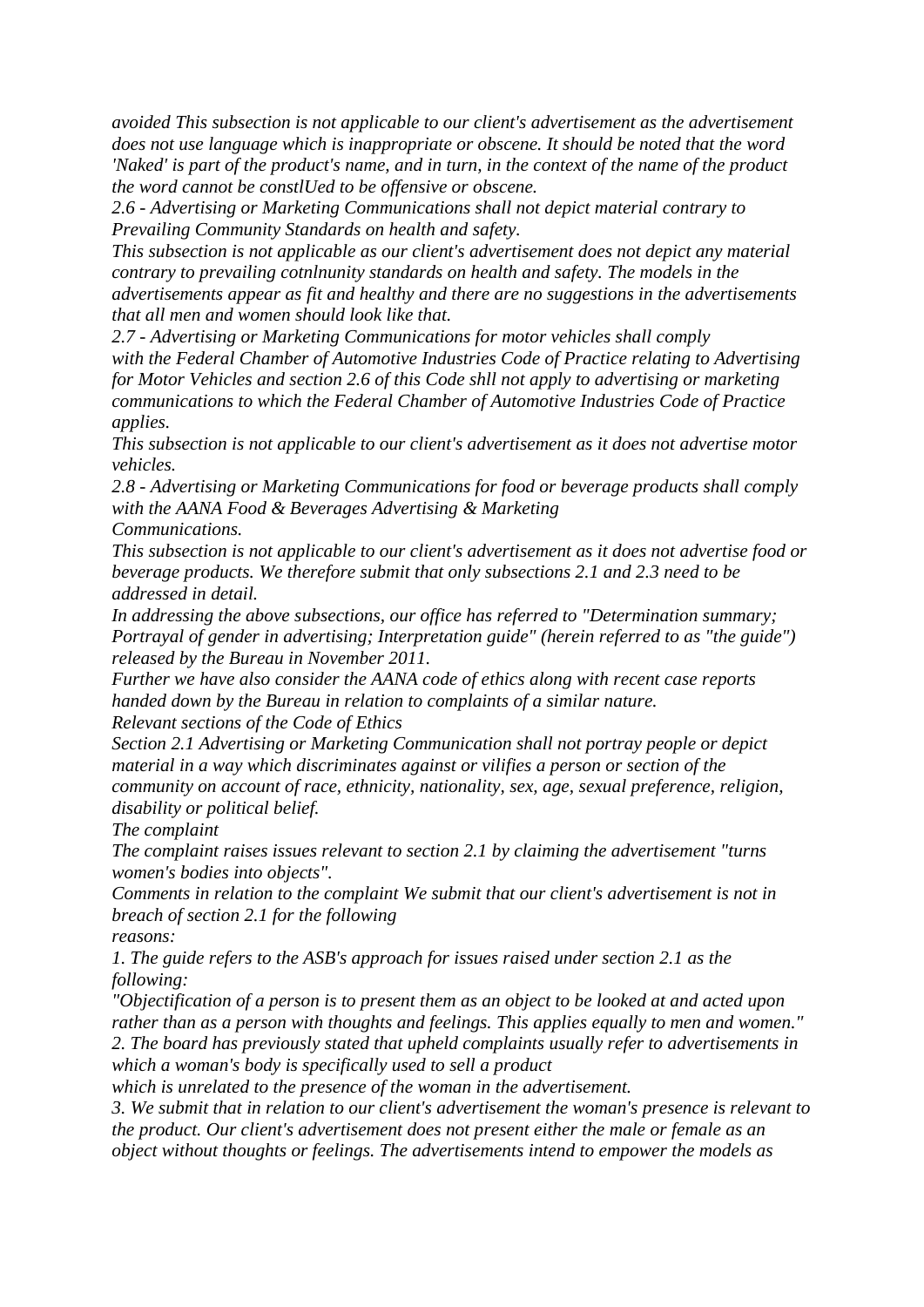*their surroundings and costumes portray them as "gods and goddesses of nature". The emphasis is that you can release the god/goddess within by using our clients natural product. 4. The complaint states that the man is wearing shorts, whilst the woman is naked, and therefore objectifying the woman. As stated above with regard to*

*advertisements 1 & 3, as the man is wearing a short towel! cloth covering him from the waste to his thighs and the woman's hair is completely covering her*

*breasts. Further the female models genitals are also always completely covered with a feather costume and this should not be misunderstood as sexual innuendo, as it is in keeping with the natural goddess concepti theme which directly relates to the product advertised.*

*5. We submit the same argument as in paragraph 4 above with respect to the second advertisement, which does not objectify the model, yet portrays elegance and beauty with the aim to "reveal the goddess within" which again is consistent with the product sold by our client.*

*6. In case report (case number 0287/10), the board dismissed the complaint and commented that the advertisement was "Tarzan style epic and is so exaggerated that it is clearly a fantasy".*

*7. We submit that in light of our clients product and its adverts theme the same approach is warranted here. It would be impossible to view our client's*

*advertisements as anything other than as a fantasy based themes.*

*8. Further the board also stated in case report number 0287/10 that:*

*"The board noted that the requirements of the code is whether or not the advertisement 'discriminates against or vilifies a person or section of society on account of ... sex' In regards to this test under the code we strongly submit that on reviewing the subject adverts that it is clear that the advertisements do not discriminate or vilify women in any way, but rather promote a beauty product.*

*Section 2.3*

*Advertisers or Marketing Communications shall treat sex, sexuality and nudity with sensitivity to the relevant audience and, where appropriate, the relevant programme time zone.*

*The complaint*

*The complaint raises issues relevant to section 2.3 by referring to the woman in our client's advertisements as "totally naked".*

*Comments in relation to the complaint We submit that our client's advertisements are not in breach of section 2.3 for the following reasons:*

*1. The guide refers to the ASB's approach to nudity and sexual innuendo as the following:*

*"Discreet portrayal of nudity and sexuality in an appropriate context e.g. advertisements for toiletries and fashion, is generally accepted by the Board"*

*2. It can therefore be submitted that due to the nature of our clients product (a full body spray tan product), that the context in which the discreet portrayal of nudity is applied in the advertisements is appropriate in the context of the product being advertised.*

*3. The Board in L'Oreal Australia Pty Ltd (case number 0324/11) determined as follows: "The board considered that the exposure of skin is relevant to the moisturising product." The board further stated that they understood the target audience was for adults and; "The board noted that there is no mention of sex and considered that the pose of the female model is not sexualised or sexually suggestive. The board considered that the advertisement is not sexually suggestive merely by reason of including nudity and that it does treat sex, sexuality and nudity with sensitivity to the product and relevant audience."*

*The L'Oreal advertisement had an image of a naked woman with her arms and legs folded across her body in a way which hides her breasts and genital area,*

*which is a similar subject matter to our client's advertisements.*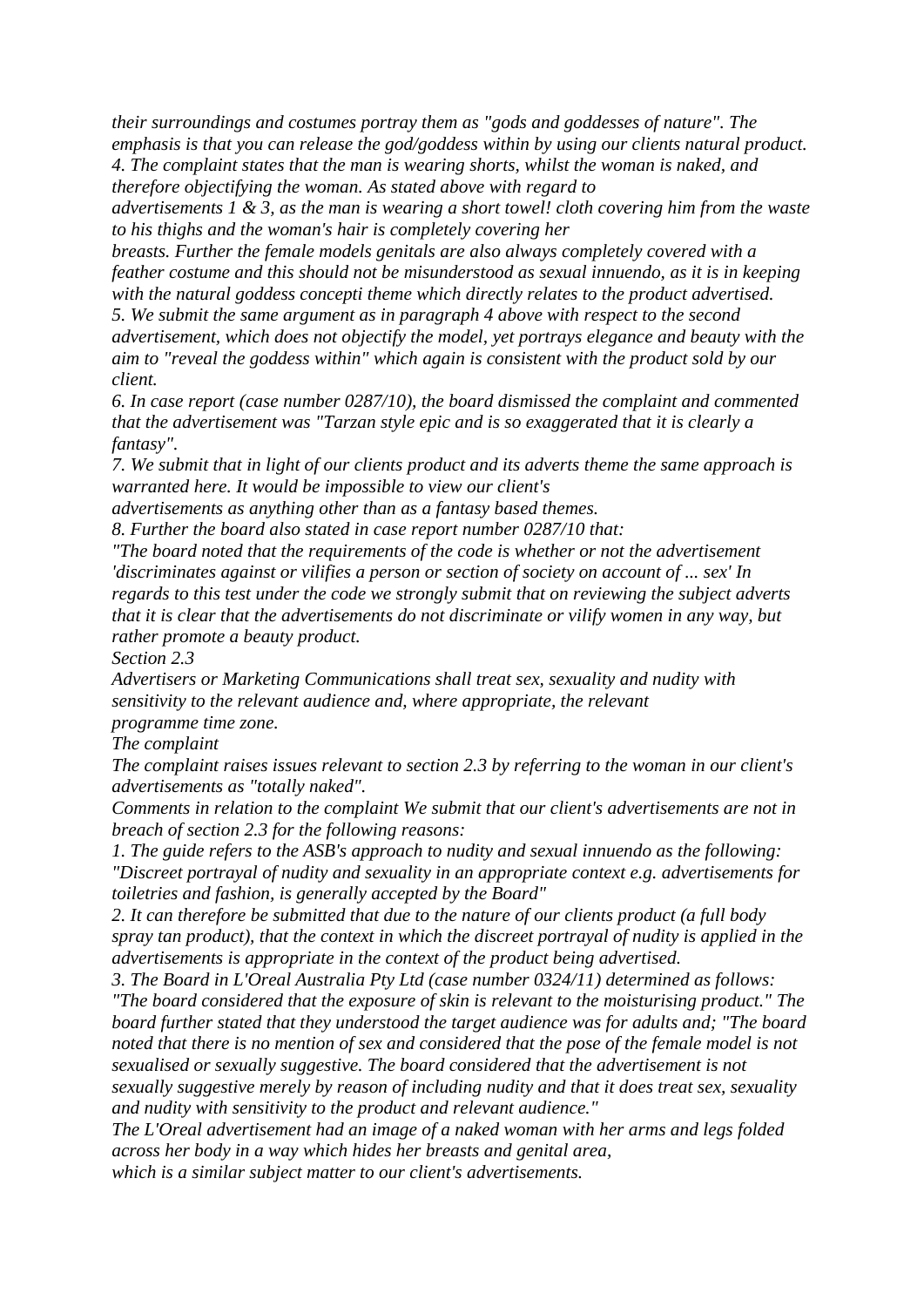*Hence adopting the Board's approach in relation to our clients advertising we can submit the following:*

*a. The adverts are not sexually aggressive or suggestive in nature.*

*b. The adverts treat sex, sexuality and nudity with sensitivity in a manner that is appropriate, relevant and consistent with the product advertised. The private parts of the models are covered and in the second advertisement a wash has been applied to the image to soften the models body in order to make the image more appropriate in the context of the advertisement and the product sold.*

*4. In Enhance Clinic (case number 0188/11) in which the advertiser was advertising their product by way of a naked woman obscuring her genitals, the board stated:*

*"The board considered that it is reasonable to expect a provider of surgical/beauty treatments to show potential results of those treatments in order to promote their business" Applying the boards approach in our clients circumstances it can be submitted that an advertisement for a body tanning product would be required to expose as much skin as reasonable in order to demonstrate the effectiveness of the product.*

*5. An advertisement for Supre, (case number 0145/11) which was brought to the board's attention, portrayed a female model naked with her hair covering her breasts much like our clients advertisement. To this the board determined:*

*"The Board considered that while the ad does depict some nakedness, the nudity does not expose any private areas at all. The Board noted that the model's breasts are not visible and her pose is only mildly sexually suggestive."*

*Although this advert was available to a broad audience, the Board determined that the advertisement was not sexualised, did not contain inappropriate nudity and did treat sex, sexuality and nudity with sensitivity to the relevant audience and that it did not breach section 2.3 of the Code.*

*6. When considering past determinations handed down by the Board deal with the same or similar content and issues as our client's advertisements we submit that our clients adverts do not breach the Code, particularly when considering the adverts content and the nature of the product being advertised.*

*Conclusion*

*We submit that the listed advertisements do not contain any overt or ambiguous treatment of sex, sexuality and nudity and do not portray men or women ill a discriminatory manner nor do the adverts objectify the models.*

*In summary, we submit that given the context of the advertisements they comply with all sections of the Code of Ethics.*

## **THE DETERMINATION**

The Advertising Standards Board ("Board") considered whether this advertisement breaches section 2 of the Advertiser Code of Ethics (the "Code").

The Board noted the complainant's concerns that the advertisement features an inappropriate image of a man and a woman that is offensive and unnecessary.

The Board viewed the advertisement and noted the advertiser's response.